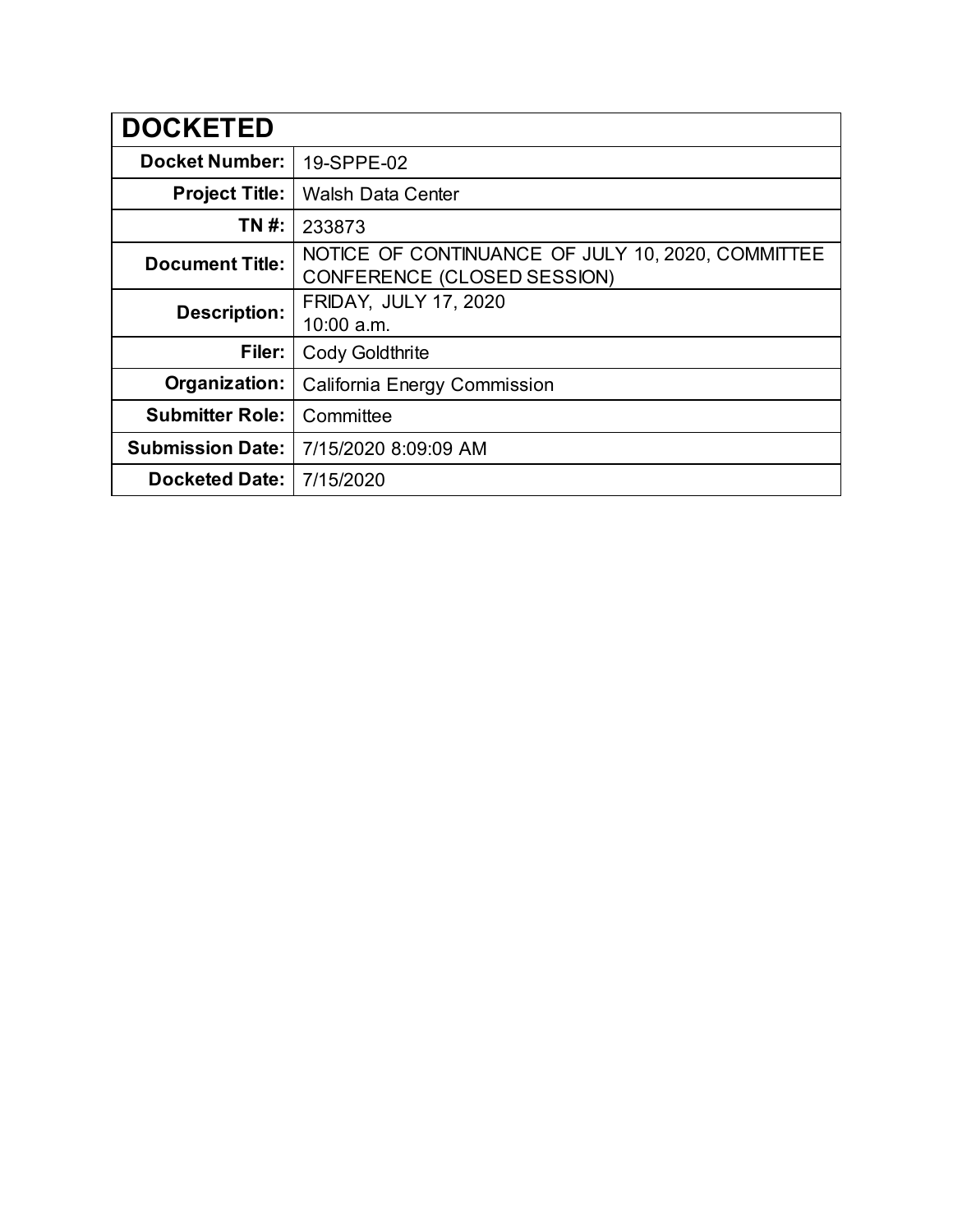

**State of California State Energy Resources Conservation and Development Commission 1516 Ninth Street, Sacramento, CA 95814 1-800-822-6228 – www.energy.ca.gov**

**APPLICATION FOR SMALL POWER PLANT EXEMPTION FOR THE:**

 **Docket No. 19-SPPE-02**

# *WALSH BACKUP GENERATING FACILITY*

## **NOTICE OF CONTINUANCE OF JULY 10, 2020, COMMITTEE CONFERENCE (CLOSED SESSION)**

**PLEASE TAKE NOTICE** that the Committee<sup>[1](#page-1-0)</sup> appointed by the California Energy Commission  $(CEC)^2$  to conduct proceedings on the application for a Small Power Plant Exemption for the Walsh Backup Generating Facility (Application) has continued the closed session of the July 10, 2020 Committee Conference (Closed Session) to:

#### **FRIDAY, JULY 17, 2020 10:00 a.m.**

*The Committee Conference (Closed Session) will be held remotely, consistent with Executive Orders N-25-20 and N-29-20 and the recommendations from the California Department of Public Health to encourage physical distancing in order to slow the spread of COVID-19. The public and parties will be able to participate and/or observe the meeting consistent with the direction in these Executive Orders.* 

To participate remotely, please see the instructions below under the section **"REMOTE ATTENDANCE."**

### **PURPOSE OF THE CONTINUED COMMITTEE CONFERENCE**

The Continued Committee Conference (Closed Session) will be held for the primary purpose of conducting Committee deliberations in closed session. The open meeting will be convened, discussion with the parties will take place, public comment will be taken, and then the closed session will begin. The open meeting will reopen at the

<span id="page-1-0"></span> <sup>1</sup> The CEC appointed a Committee consisting of Karen Douglas, Commissioner and Presiding Member, and Patty Monahan, Commissioner and Associate Member, on July 15, 2019 (TN 228984).

<span id="page-1-1"></span><sup>&</sup>lt;sup>2</sup> The CEC is formally known as the "State Energy Resources Conservation and Development Commission." (Pub. Resources Code, § 25200)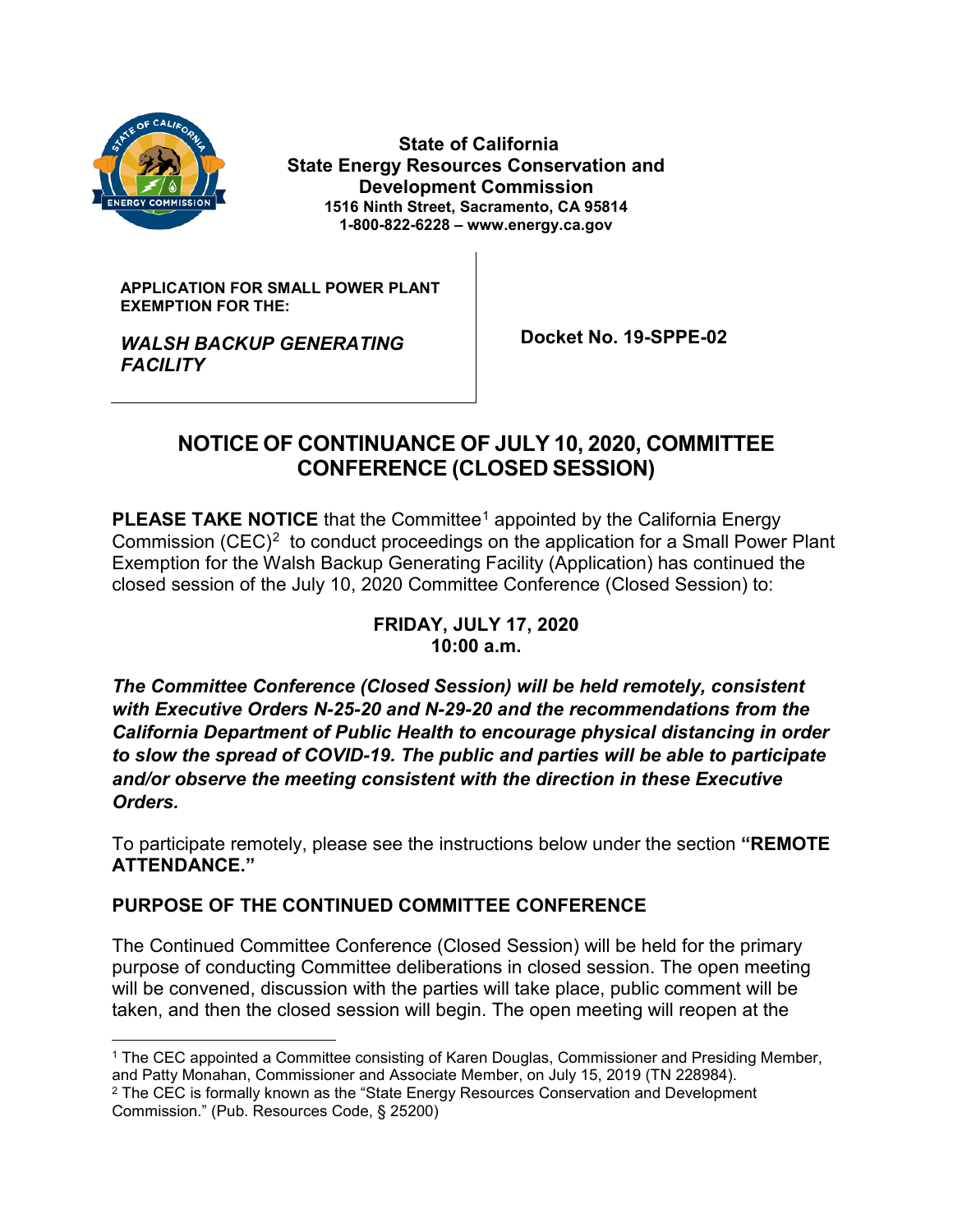conclusion of the closed session for the purpose of disclosing any reportable action taken in closed session.

### **NOTICE OF CLOSED SESSION DELIBERATIONS**

The Committee for the Application may adjourn to a closed session in accordance with California Government Code section 11126, subdivision (c)(3), which allows a state body, including a delegated committee, to hold a closed session to deliberate on a decision to be reached in a proceeding the state body is required by law to conduct.

### **PUBLIC ADVISOR AND OTHER CEC CONTACTS**

The CEC's Public Advisor's Office provides the public assistance in participating in CEC proceedings. For information on how to participate in this proceeding, or to request language services or other reasonable accommodations, please contact the [Public](mailto:publicadvisor@energy.ca.gov)  Advisor, Noemí [O. Gallardo,](mailto:publicadvisor@energy.ca.gov) at publicadvisor@energy.ca.gov, or by phone at (916) 654- 4489, or toll free at (800) 822-6228. Requests for language services and reasonable accommodations should be made at least five days in advance. The CEC will work diligently to accommodate late requests.

Questions of a procedural nature related to the Application should be directed to [Susan](mailto:susan.cochran@energy.ca.gov)  [Cochran, Hearing Officer,](mailto:susan.cochran@energy.ca.gov) at susan.cochran@energy.ca.gov or (916) 654-3965.

Technical questions concerning the Walsh Application should be addressed to [Leonidas](mailto:Leonidas.Payne@energy.ca.gov)  [\(Lon\) Payne, Project Manager,](mailto:Leonidas.Payne@energy.ca.gov) at Leonidas.Payne@energy.ca.gov or at 916-651-0966.

Media inquiries should be sent to the [Media and Public Communications Office](mailto:mediaoffice@energy.ca.gov) at mediaoffice@energy.ca.gov or (916) 654-4989.

### **REMOTE ATTENDANCE**

You may participate in this meeting through the on-line meeting service, Zoom. Any presentations will appear on your computer screen and you may listen to audio via your computer or telephone. Please be aware that the meeting may be recorded.

[Learn about joining a Zoom meeting](https://support.zoom.us/hc/en-us/articles/201362193-Joining-a-Meeting) at https://support.zoom.us/hc/enus/articles/201362193-Joining-a-Meeting. [Download Zoom software](https://zoom.us/download) at https://zoom.us/download.

Zoom technical support is available at (888) 799-9666, ext. 2. Or you may [email the](mailto:publicadvisor@energy.ca.gov)  [CEC's Public Advisor's Office](mailto:publicadvisor@energy.ca.gov) at publicadvisor@energy.ca.gov, or reach it by phone at (800) 822-6228. You may also visit [Zoom's help center](https://support.zoom.us/hc/) at https://support.zoom.us/hc/.

**Via Computer**: Participants may join the noticed events by clicking on the links below. You may also [access Zoom](https://join.zoom.us/) at https://join.zoom.us, and enter the unique Webinar ID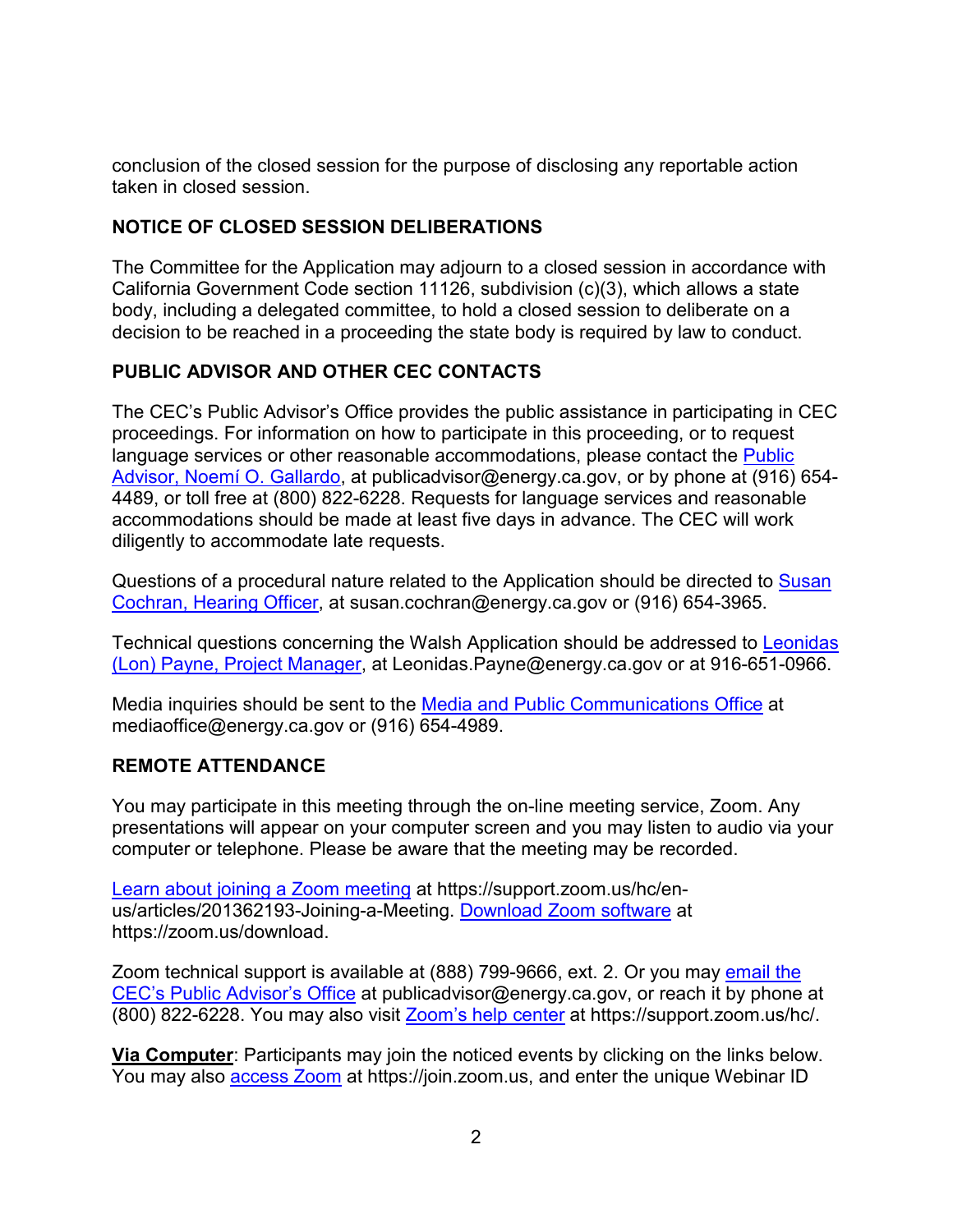and password for the event (listed below) To comment, use Zoom's "raise hand" feature.

Click to join [July 17, 2020,10:00 a.m. Notice of Committee Conference \(Closed](https://energy.zoom.us/j/93697097094?pwd=UkFZcUZGVWo3UG9PNXVEN3RUQ2p4dz09)  [Session\).](https://energy.zoom.us/j/93697097094?pwd=UkFZcUZGVWo3UG9PNXVEN3RUQ2p4dz09)https://energy.zoom.us/j/93697097094?pwd=UkFZcUZGVWo3UG9PNXVEN3 RUQ2p4dz09. Webinar ID: 936 9709 7094. The meeting password is WSPPE@0717.

| Event                                                                               | Date | Webinar ID    | <b>Computer Password</b> |
|-------------------------------------------------------------------------------------|------|---------------|--------------------------|
| Notice of Committee   July 17, 2020,<br>Conference (Closed   10:00 a.m.<br>Session) |      | 936 9709 7094 | WSPPE@0717               |

**Via Telephone Only (No Visual Presentation)**: call Zoom at 1-877-853-5257 (toll free) or 1-888-475-4499 (toll free). When prompted, input the unique Webinar ID for the session of your choice (listed above). To comment or ask a question over the telephone, dial \*9 to "raise your hand" and \*6 to mute/unmute your phone line.

**Via Mobile Access**: Access to Zoom meetings is now available from your mobile device. To download the app, [visit the Zoom Download Center](https://zoom.us/download) at https://zoom.us/download.

### **Muting**

We greatly appreciate your cooperation in reducing noise on the audio connection by muting your line when you are not speaking. Mute your line rather than placing your phone on hold. Using Zoom, you may mute yourself by right clicking on the mute icon. If you are only using a telephone connection, press "\*6" once to mute and again to unmute.